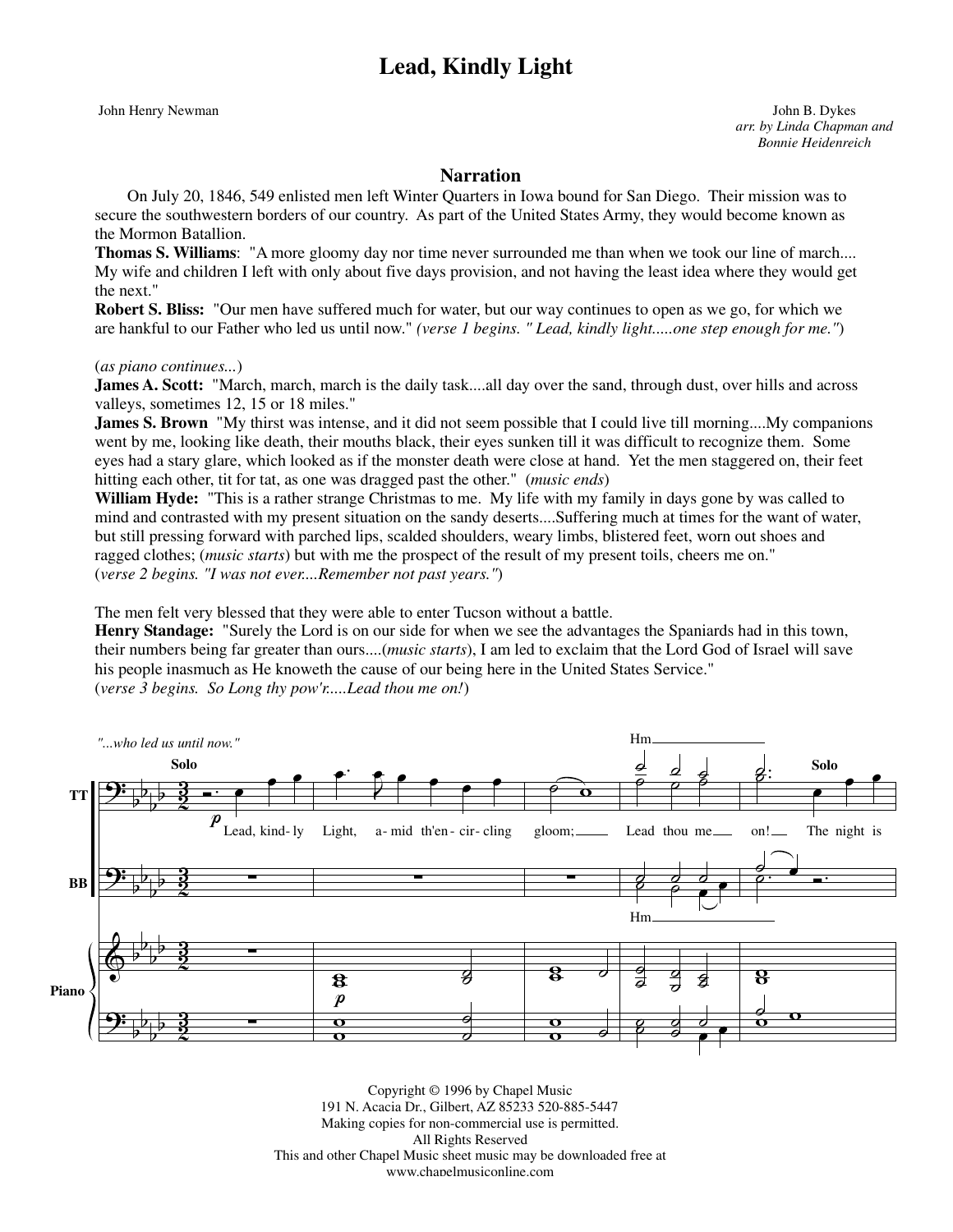

*"James A. Scott: March, march, march..."*



*..worn out shoes and ragged clothes;..." (music starts)*

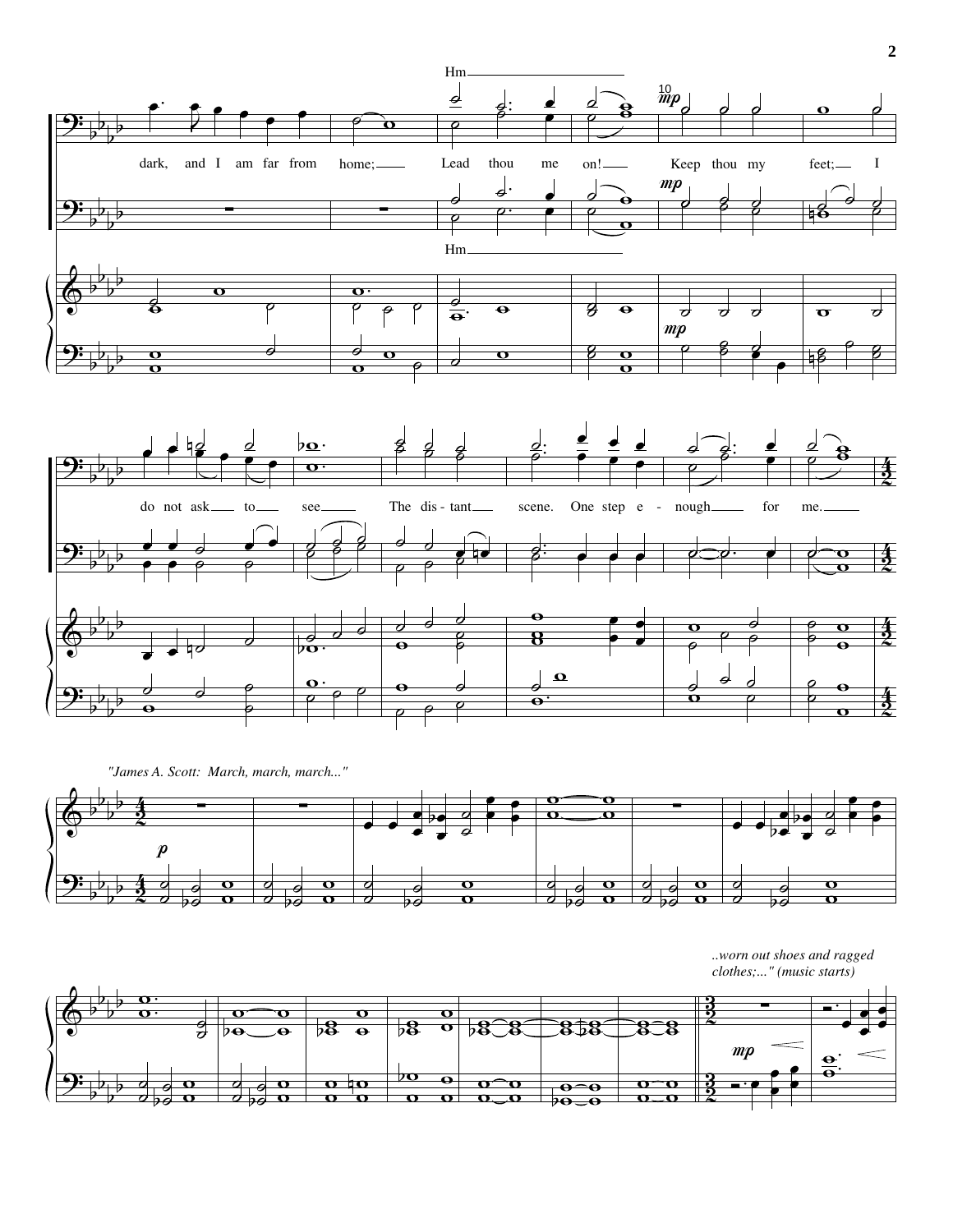*..worn out shoes and ragged* 

*clothes;..." (music starts)*





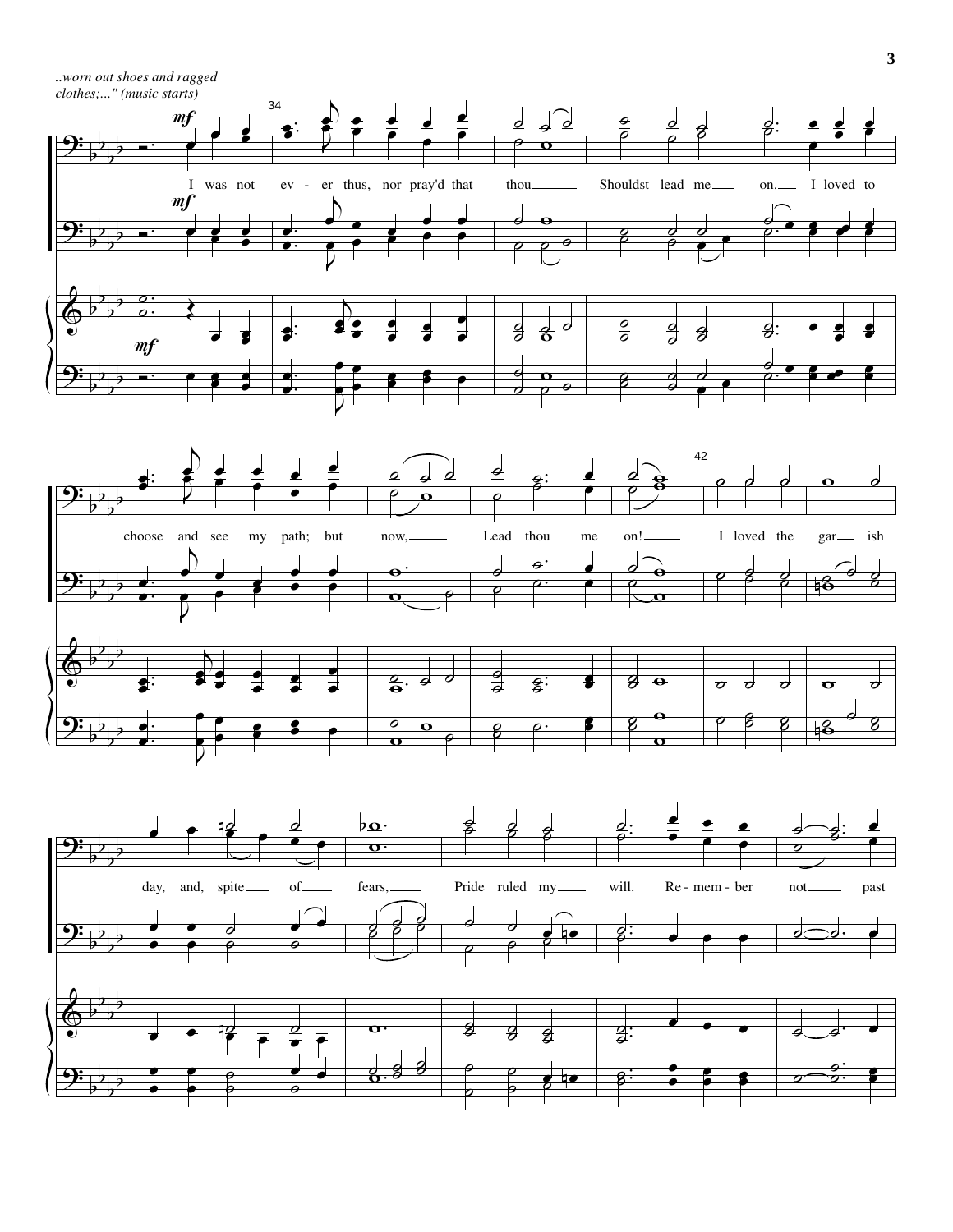